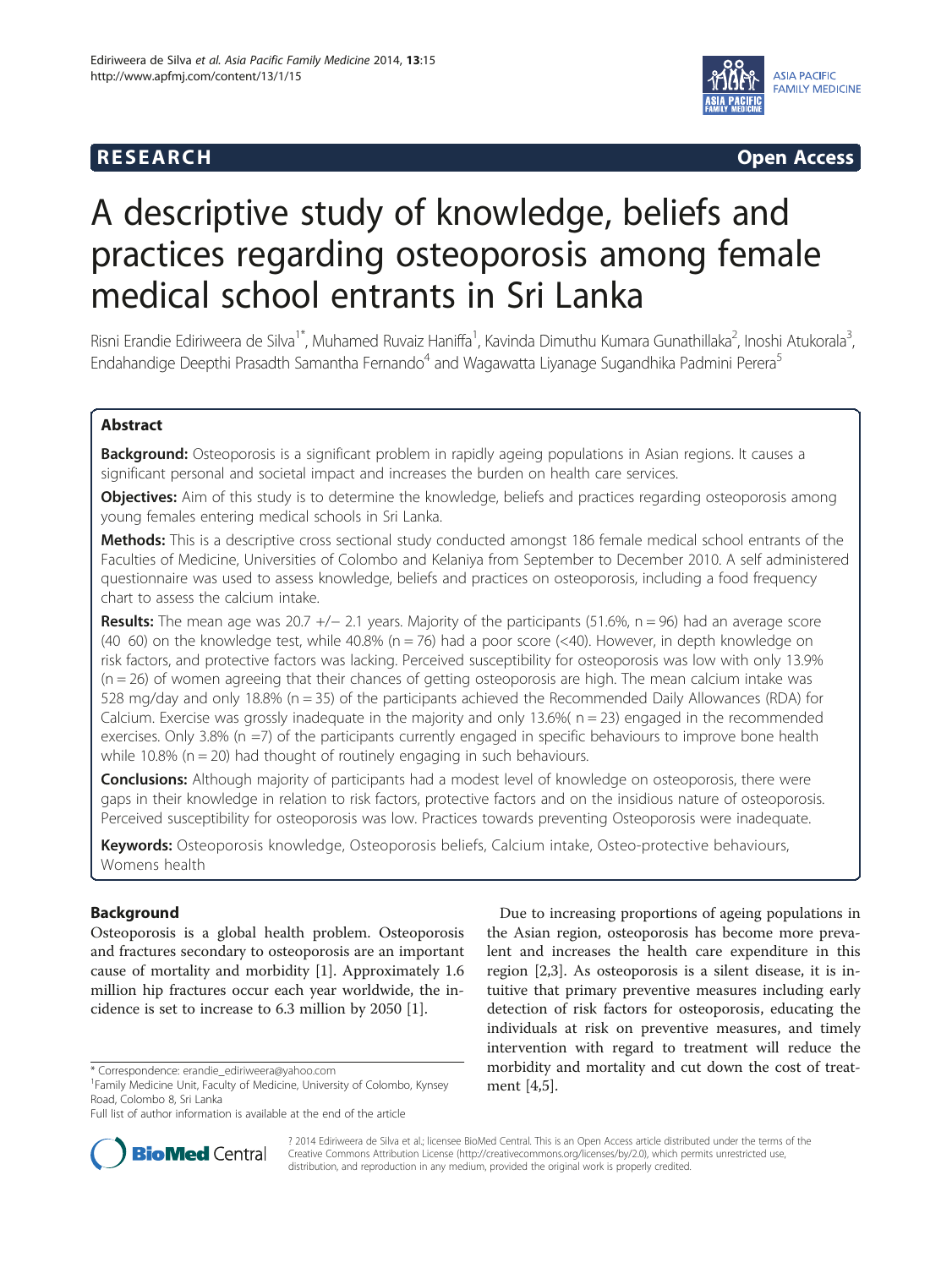Females are at higher risk of developing osteoporosis. Female medical school entrants consist of an educated young population, with a gender-based higher risk of developing osteoporosis later in life. Studies carried out among females report that their knowledge about osteoporosis is limited [[6-9](#page-5-0)]. A study carried out in Australia among Asian women revealed that their calcium intake was lower and their knowledge on osteoporosis was poor [\[10](#page-5-0)]. It is known that knowledge on osteoporosis contributes to enhance behaviours towards preventing osteoporosis [[9\]](#page-5-0).

Several factors have been recognized as critical towards improving bone health. These include modifiable factors such as calcium intake, physical activity, and non-modifiable factors such as genetic makeup [\[11,12](#page-5-0)]. Some of the established risk factors include ageing, female gender, family history of osteoporosis, early menopause, cigarette smoking, excessive alcohol consumption and certain medications [[13\]](#page-5-0). It is reported that bone gain occurs in young adults till the age of 30 years [[14\]](#page-5-0). Primarily, preventive strategies should be aimed at young women, as these interventions have the potential to delay the onset of osteoporosis. However, studies on the subject among young females in South Asian countries are scarce.

This study assesses the knowledge and beliefs on osteoporosis and practices towards preventing osteoporosis among young females of two major medical schools in the country.

# **Methods**

This study was carried out among the female medical school entrants of the Faculties of Medicine, at the Universities of Colombo and Kelaniya from September to December 2010. A pre-tested self administered questionnaire was used to assess knowledge, beliefs, and practices towards osteoporosis. Osteoporosis Knowledge Assessment Tool (OKAT), a validated tool was used [[15](#page-5-0)]. This consists of 20 questions to assess knowledge. Content areas assessed include knowledge on osteoporosis risk factors, preventive measures, diagnosis, and management. The Osteoporosis Health Belief Scale was used to assess beliefs [[16](#page-5-0)]. This scale includes questions on perceived susceptibility (3 questions), perceived barriers to Calcium intake (3 questions), perceived benefits of Calcium (3 questions), perceived seriousness (3 questions) and perceived health motivation (3 questions) [\[16](#page-5-0)].

The questionnaire to assess practices related to osteoporosis included questions on positive and negative behaviours towards osteoporosis. The positive behaviours assessed were dietary calcium intake, physical activity and exposure to sun. The negative behaviours assessed were on smoking status and alcohol intake. The questionnaire included a modified validated 40 item food

frequency questionnaire to assess the calcium intake [[17,18\]](#page-5-0). The food frequency questionnaire also included local calcium dense food items, after wide literature review and expert opinion.

Informed consent was obtained prior to the study. Ethical clearance for the study was obtained from the Ethics Review Committee of the Faculty of Medicine, University of Colombo.

# Data analysis

The variables were grouped in to blocks of knowledge, beliefs and practices, and within these blocks we have used descriptive statistics and the Pearsons chi-square test to compare the two populations studied. The results were analysed using SPSS (version 19) and Excel computer software. A p value of <0.05 was considered as significant.

The knowledge on osteoporosis was scored as follows: each correct response scored one point and each incorrect response and Do not know response scored zero points. The total correct responses were given a score out of 20, and multiplied by five to obtain a score out of 100. The scores were categorized as follows- <20: Very Poor, 20 39: Poor, 40 59: Average, 60 79: Good and 80 or > 80: Very Good.

The questionnaire to assess practices was pre-coded to indicate positive and negative behaviours towards osteoporosis, and the individual behaviours were analysed separately. The calcium intake was calculated based on the data recorded in the 40 item food frequency questionnaire.

The number of portions of each food item consumed per week, as defined by the questionnaire was obtained for each participant. The amount of calcium contributed by each food item was derived by calculating the calcium content of food items taken from references. The weekly calcium intake for each respondent was calculated and the average daily calcium intake was obtained from this value. The total daily calcium intake was categorized as adequate (750 mg or more) and inadequate (less than 750 mg) based on the recommended daily allowance for calcium for young Sri Lankan females [[19\]](#page-5-0). Physical activity was assessed based on the type and duration of weight bearing exercises engaged during a week.

# Results

The response rate was 100% with 86 participants from the University of Colombo and 100 participants from the University of Kelaniya. The mean age of the participants was  $20.7$  +/- 2.1 (mean +/- SD) years. The knowledge score on osteoporosis revealed that, 96(51.6%) had an Average score, while 71(38.2%) had a Poor score, and 5(2.7%) had a Very poor score based on the categorisation defined in the methodology. 14(7.5%) of the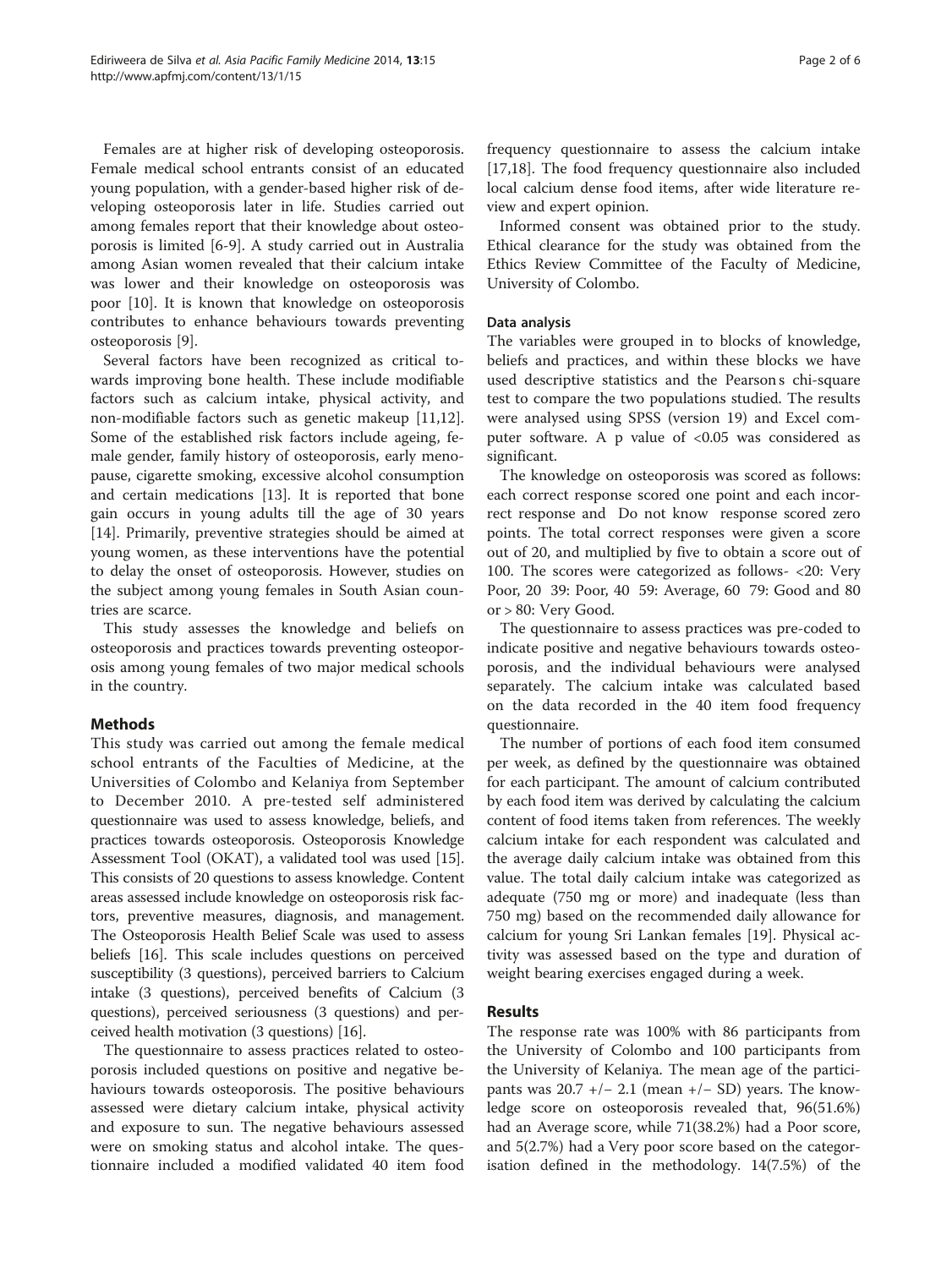participants had a good score while none had a score above 80. The mean and median scores were 34.8 +/− 10 and 35 respectively, out of a total score out of 100.

Table 1 shows that, only 60(32.3%) recognized that a family history of osteoporosis is a risk factor for osteoporosis. Old age was not considered a risk factor by 81 (43.5%), whilst 158(84.9%) did not know that smoking was a risk factor. 150(80.6%) did not know that a higher peak bone mass is protective. 111(59.7%) did not know that weight bearing exercises were protective for osteoporosis, however the students from the University of Kelaniya had better knowledge on the protective effect of weight bearing exercises on osteoporosis ( $p \leq 0.01$ ). The dietary sources of calcium were not known by 67 (36%), and the students from University of Colombo demonstrated better knowledge for this question (p < 0.01). Only 34(18.3%) participants were aware that osteoporosis is usually asymptomatic.

# Beliefs

Table [2](#page-3-0) shows that, only 26(13.9%) women agreed that their chances of getting osteoporosis were high. Perceptions, towards barriers to calcium intake and benefits of calcium intake revealed that 55(29.5%) participants felt eating calcium rich food was difficult, while 14 (7.5%) felt that they are unable to tolerate calcium rich foods or that they dislike calcium rich foods, and 15(8%) felt that calcium rich foods are too expensive. On assessing the perceived seriousness of osteoporosis, 100(53.7%) felt that if they had osteoporosis that it would change their whole life. 102(54.8%) mentioned that the thought of osteoporosis scares them, and 155(83.3%) felt that having osteoporosis would make daily activities more difficult.

Health motivation towards osteoporosis as shown in Table [2,](#page-3-0) indicate that 116(62.3%) were motivated frequently to do changes to improve their health, and 110 (59.1%) were motivated to eat a well-balanced diet, however only 41(22%) were motivated to exercise regularly.

When considering the two medical schools, students from the University of Kelaniya indicated better health motivation towards osteoporosis ( $p < 0.01$ ). Health motivation towards osteoporosis was satisfactory; however motivation towards exercise was poor.

## Practices

The mean calcium intake was 528 mg/day and only 35 (18.8%) of the participants achieved the Recommended Daily Allowances (RDA) for Calcium. When considering the respondents who met the RDA, 9(4.8%) were taking supplements in the form of multivitamins, while 26(14%) were not taking any calcium supplements. The top calcium providing food groups consumed by the participants amongst the daily intake of food types were, milk, tea with milk, yoghurt, small fish, rice, and cheese. As indicated in Table [3](#page-3-0), only 23(13.6%) engaged in the recommended exercises in type and duration. Walking was found to be the commonest mode of exercise. 158 (85.9%) were exposed to the sun for at least 30 minutes a week. 184(99%) of the participants were teetotallers and non-smokers. Only 7(3.8%) participants were currently engaged in specific behaviours to improve bone health whilst 20(10.8%) had thought of routinely engaging in such behaviour.

# **Discussion**

The aim of the study was to assess knowledge, beliefs and practices regarding osteoporosis among female medical school entrants. Medical school entrants were selected for the study as they would not have been exposed to any teaching regarding osteoporosis in the medical school. It was inferred that these study subjects would possess only the knowledge of a high school biology graduate. In addition, this was a young group of females wherein interventions to improve bone health had the potential to be of the highest long-term value.

| Table 1 Percentage of correct responses for osteoporosis risk factors and preventive practices |  |  |
|------------------------------------------------------------------------------------------------|--|--|
|------------------------------------------------------------------------------------------------|--|--|

| Risk factor/Preventive practice              |                   |                                  |                                      |          |
|----------------------------------------------|-------------------|----------------------------------|--------------------------------------|----------|
|                                              | Total $(n = 186)$ | University of Colombo $(n = 86)$ | University of Kelaniya ( $n = 100$ ) | P value* |
| Family history of osteoporosis               | 60(32.3)          | 32 (37.2)                        | 28 (28.0)                            | 0.19     |
| Female sex                                   | 177 (95.2)        | 81 (94.2)                        | 96 (96.0)                            | 0.56     |
| Old age                                      | 105 (56.4)        | 54 (62.8)                        | 51 (51.0)                            | 0.11     |
| Premature menopause                          | 14(7.5)           | 4(4.7)                           | 10(10.0)                             | 0.17     |
| Smoking                                      | 28(15)            | 17 (19.8)                        | 11(11.0)                             | 0.10     |
| Physical activity (Weight bearing exercises) | 75 (40.3)         | 25(29.1)                         | 50 (50.0)                            | < 0.01   |
| Daily calcium requirement from food          | 84 (45.2)         | 41(29.1)                         | 43 (43.0)                            | 0.52     |
| Sources of calcium                           | 119 (63.9)        | 70 (81.4)                        | 49 (49.0)                            | < 0.01   |
| Hormone therapy after menopause              | 45 (24.2)         | 22(25.6)                         | 23(23.0)                             | 0.44     |

Data are presented as n (%).

\*The Pearson s Chi-square test was performed.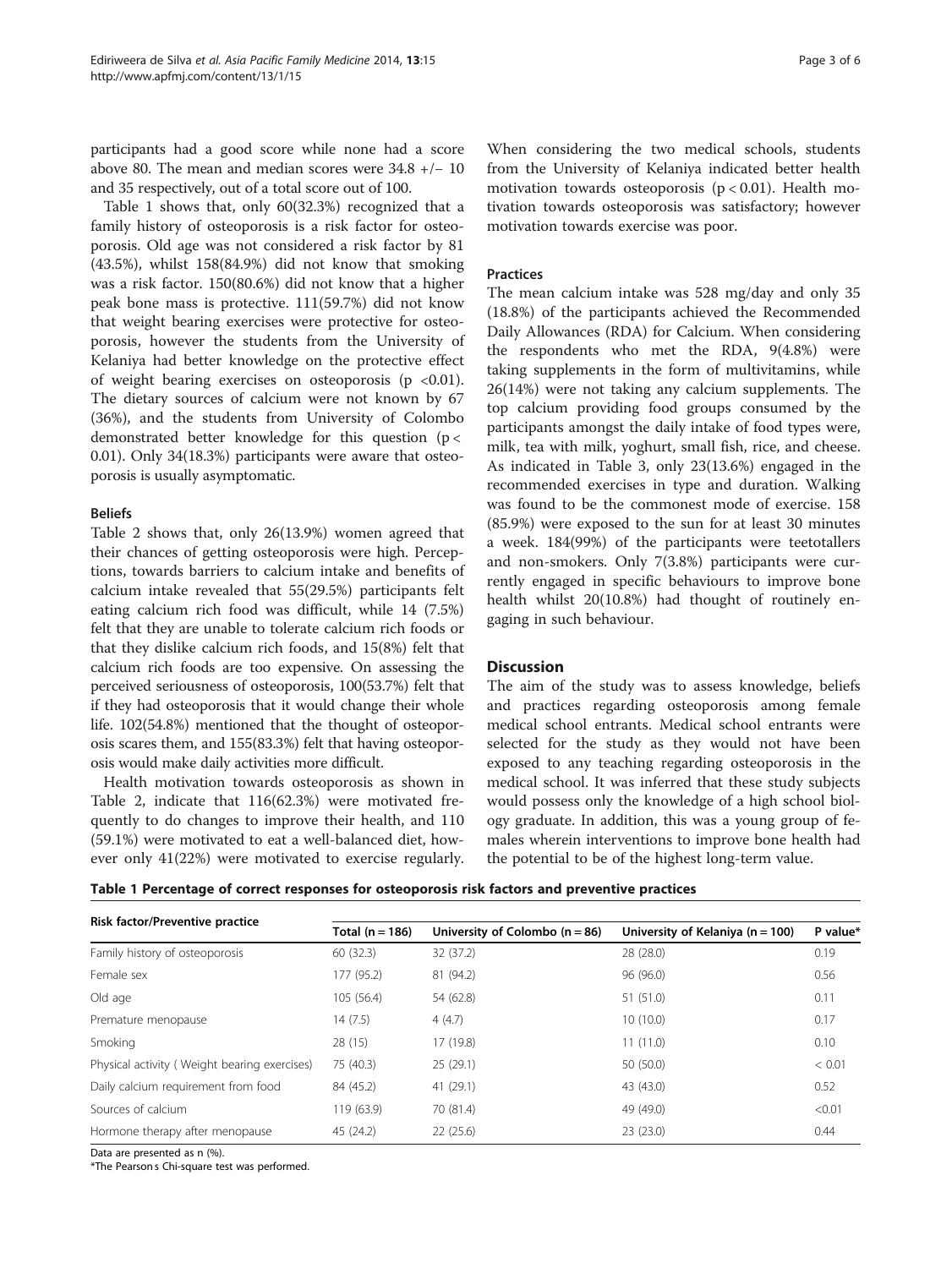<span id="page-3-0"></span>Table 2 Affirmative responses regarding beliefs on Osteoporosis

| <b>Perceived Susceptibility</b>                                          | <b>Total</b><br>$(n = 186)$ | <b>University of Colombo</b><br>$(n = 86)$ | University of Kelaniya<br>$(n = 100)$ | P value* |
|--------------------------------------------------------------------------|-----------------------------|--------------------------------------------|---------------------------------------|----------|
| Chances of getting osteoporosis are high                                 | 26 (13.9)                   | 15(17.4)                                   | 11(11.0)                              | 0.20     |
| We are more likely to get the disease                                    | 35 (18.8)                   | 20(23.3)                                   | 15(15.0)                              | 0.15     |
| Family history makes us more likely to get osteoporosis                  | 17(9.1)                     | 4(4.7)                                     | 13(13.0)                              | 0.05     |
| Perceptions, towards barriers to calcium intake                          |                             |                                            |                                       |          |
| Eating calcium rich food is difficult                                    | 55 (29.5)                   | 28 (32.6)                                  | 27(27.0)                              | 0.21     |
| Calcium rich foods do not agree with us or we dislike calcium rich foods | 14(7.5)                     | 5(5.8)                                     | 9(9.0)                                | 0.41     |
| Calcium rich foods are too expensive                                     | 15(8)                       | 5(5.8)                                     | 10(10.0)                              | 0.30     |
| Perceptions, towards benefits of calcium intake                          |                             |                                            |                                       |          |
| Eating calcium rich foods reduces risks of broken bones                  | 157 (84.4)                  | 72 (83.7)                                  | 85 (85.0)                             | 0.81     |
| Eating calcium rich foods helps to build bones                           | 131 (70.4)                  | 57 (66.3)                                  | 74 (74.0)                             | 0.25     |
| Eating calcium rich foods prevents future problems from osteoporosis     | 153 (82.2)                  | 71 (82.6)                                  | 82 (82.0)                             | 0.92     |
| Perceived seriousness of osteoporosis                                    | <b>Total</b><br>$(n = 186)$ | University of Colombo<br>$(n = 86)$        | University of Kelaniya<br>$(n = 100)$ | P value* |
| If we had osteoporosis it would change our whole life                    | 100(53.7)                   | 50 (58.1)                                  | 50 (50.0)                             | 0.27     |
| Thought of osteoporosis scares us                                        | 102 (54.8)                  | 50(58.1)                                   | 52 (52.0)                             | 0.40     |
| Having osteoporosis would make daily activities more difficult           | 155 (83.3)                  | 75 (87.2)                                  | 80 (80.0)                             | 0.19     |
| Health motivation towards osteoporosis                                   |                             |                                            |                                       |          |
| We are motivated frequently do things to improve our health              | 116(62.3)                   | 42 (48.8)                                  | 74 (74.0)                             | < 0.01   |
| We are motivated to eat a well-balanced diet                             | 110(59.1)                   | 41(47.7)                                   | 69 (69.0)                             | < 0.01   |
| Motivated to exercise regularly                                          | 41 (22)                     | 12(14)                                     | 29 (29.0)                             | 0.01     |

Data are presented as n (%).

\*The Pearson s Chi-square test was performed.

The basic demographic characteristics, such as age and the level of education were similar as all students in the country study the same curriculum and sit for the same advanced level examination and qualified to medical schools based on merit. Also all medical schools in the country receive medical students from all parts of the country. Although it can be hypothesised that these students are representative of female medical school entrants in Sri Lanka generally, we do not have the data to make a definitive pronouncement on this. Therefore this is a limitation of this study in terms of the applicability to the wider Sri Lankan medical student entrant.

Although it is perceived that medical school entrants are amongst the best students in the country and are

expected to have a high level of knowledge even prior to entry to medical school the general knowledge on osteoporosis, among our participants was at a modest level, with only half of the population achieving an average score and a mere 7.5% achieving a good score based on the total knowledge score questionnaire. The mean and median scores were 34.8 +/− 10 and 35 respectively out of a total score out of 100. Similar results were seen in a study among Salvadorean women aged 25 35 years which revealed a mean score of 12.1 out of 42 points (percentage 28.8) [[20](#page-5-0)], although it must be noted that this study was carried out among the general population.

Knowledge on risk factors and preventive practices are important in preventing or delaying the onset of

| Table 3 Duration of weight bearing exercise per week in the study population |  |  |  |  |
|------------------------------------------------------------------------------|--|--|--|--|
|                                                                              |  |  |  |  |

|                      | Total<br>$(n = 186)$ | University of Colombo<br>$(n = 86)$ | University of Kelaniya<br>$(n = 100)$ | P value* |
|----------------------|----------------------|-------------------------------------|---------------------------------------|----------|
| <30 min/Week         | 79 (46.7)            | 37(43)                              | 42 (42.0)                             | 0.62     |
| 30 min 60 min (1 hr) | 42 (24.9)            | 11(12.8)                            | 31 (31.0)                             | < 0.01   |
| 60 min 90 min        | 25(14.8)             | 13(15.1)                            | 12 (12.0)                             | 0.53     |
| $>90$ min            | 23(13.6)             | 15(17.4)                            | 8(8.0)                                | 0.05     |

Recommended duration of weight bearing exercise per week: > 90 min.

Data are presented as n (%).

\*The Pearson s Chi-square test was performed.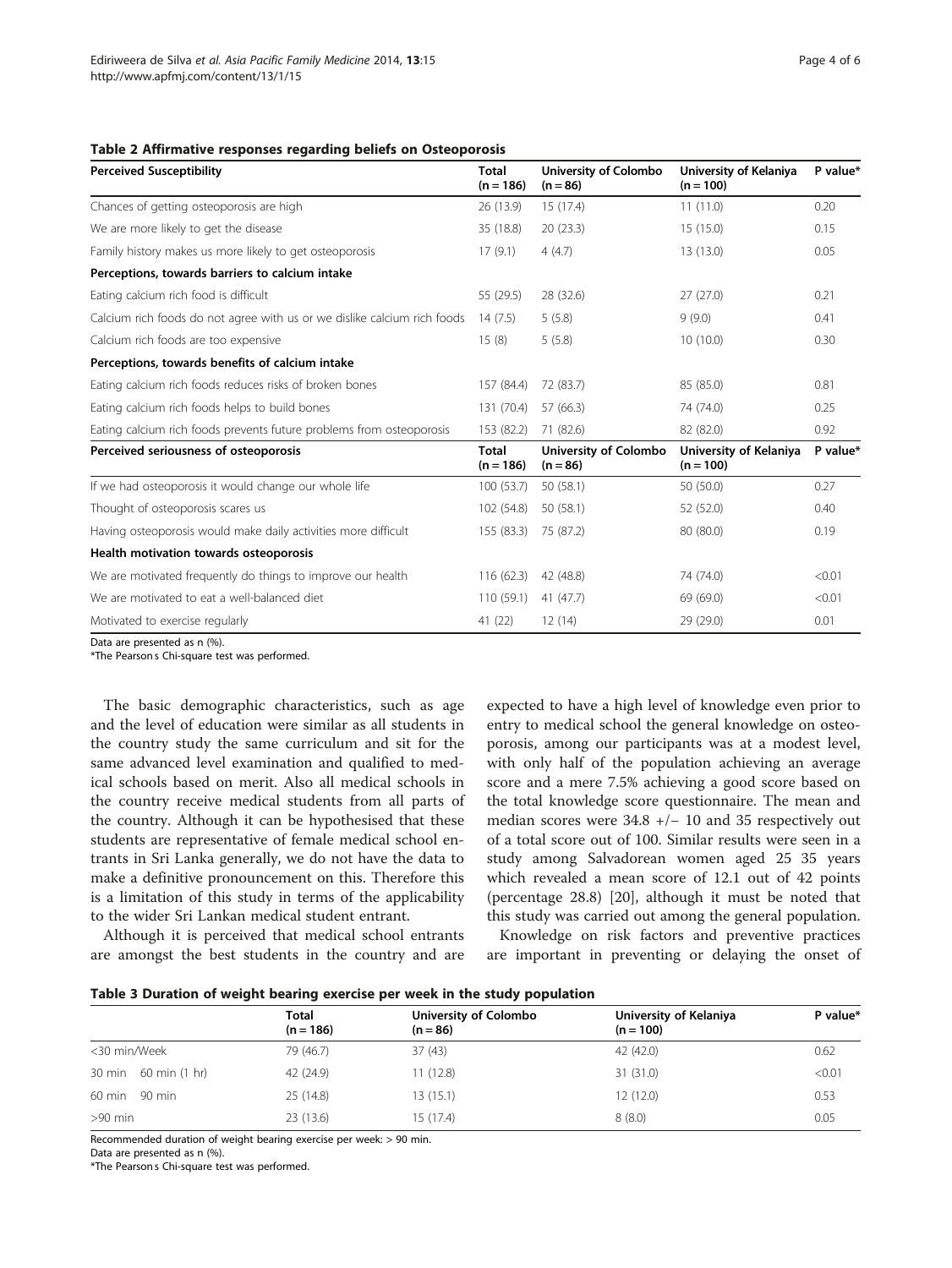Osteoporosis as well as in minimising morbidity due to Osteoporosis. However, the knowledge on osteoporosis risk factors among our study participants appeared to be poor compared to a similar study among college women in the US [\[14\]](#page-5-0). Another study among medical students from a medical school in Turkey revealed that knowledge on risk factors for osteoporosis, nutritional factors and diseases resulting in osteoporosis were poor [[8\]](#page-5-0). It has been reported in several studies that women possess limited knowledge about the disease, and are not taking adequate measures to prevent or treat osteoporosis as they age [[7](#page-5-0),[21](#page-5-0)].

The importance of health motivation in influencing health related behaviours is described by Kim et al. [\[16](#page-5-0)]. Perceived susceptibility towards osteoporosis appeared to be low in our study population, with only 13.9% of women agreeing that their chances of getting osteoporosis are high. A study in New Zealand among females aged 20 49 years showed that the perceived personal susceptibility was 29% [\[22\]](#page-5-0) and Edmonds et al. also reported similar results [\[23\]](#page-5-0). More than half of the study population perceived osteoporosis as a serious disease. Von Hurst et al. revealed that there was higher level of agreement about the seriousness of osteoporosis, however only less than a quarter of the subjects regarded osteoporosis as a crippling disease [[22](#page-5-0)]. Barriers towards calcium intake were low and perceived benefits of calcium intake were high, indicating that our study population was motivated towards taking calcium rich food.

Farr *et al.* reported that low levels of physical activity may compromise bone development in young girls [\[24](#page-5-0)]. It is also reported that physical activity and strength were positively associated with Bone Mineral Density (BMD) even in very elderly men [[25](#page-5-0)]. In our study, exercise was grossly inadequate in the majority with a mere 13.6% engaged in the recommended exercises. When compared with a similar study among college women in the US, 59.8% were getting inadequate osteo-protective exercise [\[14](#page-5-0)]. Wallace et al. reported lean mass to be a powerful predictor of BMD in young women. They reiterated that lean mass can be modified to some extent by physical activity, thus physical activity must be increased throughout the lifespan [[26\]](#page-5-0).

Reduced calcium intake is linked to the osteoporosis risk in later life. Dietary calcium is important in achieving optimal peak bone mass early in life, and having increased bone mass in middle aged and elderly women [[27\]](#page-5-0). Only 18.8% of the participants achieved the RDA for Calcium, despite being motivated towards taking calcium rich food. The mean calcium intake in our study population was 528 mg/day. In a study carried out among Chinese women aged 21 30 years, mean dietary calcium intake was 448 mg/day [[28\]](#page-5-0). Those with a dietary calcium intake of at least 600 mg/day had a 4% 7% higher mean bone mineral density at the spine and femur when compared with those with a mean intake below 300 mg/day [\[28](#page-5-0)]. Nearly all Asian countries are reported to be far below the Food and Agriculture Organisation (FAO) and the World Health Organisation (WHO) recommendations for calcium intake [[29](#page-5-0)]. Majority of the study population is not engaging in osteo-protective behaviours as evidenced by their poor consumption of calcium rich food and lack of physical activity. This is also reported in other studies [[15,23\]](#page-5-0), where the need for osteo-protective behaviours has been emphasised.

With respect to the results of this study, comparing the knowledge, beliefs and behaviours of the students of the two different medical schools significant differences in knowledge was not seen in most parameters. However, participants from the University of Kelaniya were better motivated towards osteoporosis preventive behaviour. These differences cannot be directly explained based on the data available from this study.

Among the limitations of the study is the fact that only two medical schools were included. Also there might be other contributing factors that were not explored in this study, such as socio-economic differences, access to facilities such as access to sports equipment, gymnasiums, swimming pools and nutritious meals although the study provides baseline data for further study. These factors might be contributing towards the differences seen in health motivation and practices. Future research specifically targeted towards socio-economic factors, access to facilities and health beliefs will be useful in understanding these differences. Also future qualitative studies may be helpful in exploring the reasons for these differences.

This study highlights the need for health education targeted to young females on osteoporosis, improving calcium intake and physical activity. In addition, primary health care interventions such as preventive health education may help to reduce the burden of osteoporosis in the community.

# Conclusions

Although majority of participants had a modest knowledge on osteoporosis, there were important gaps in knowledge in relation to risk factors and protective factors of osteoporosis and on the insidious nature of osteoporosis. Perceived susceptibility for osteoporosis was low. Practices towards preventing osteoporosis were inadequate. This study indicates a lack of knowledge on osteoporosis in young female undergraduates in Sri Lanka and highlights the need for health education on osteoporosis targeted to young females.

#### Abbreviations

OKAT: Osteoporosis knowledge assessment tool; FAO: Food and agriculture organisation; WHO: World Health Organisation; RDA: Recommended daily allowances; BMD: Bone mineral density.